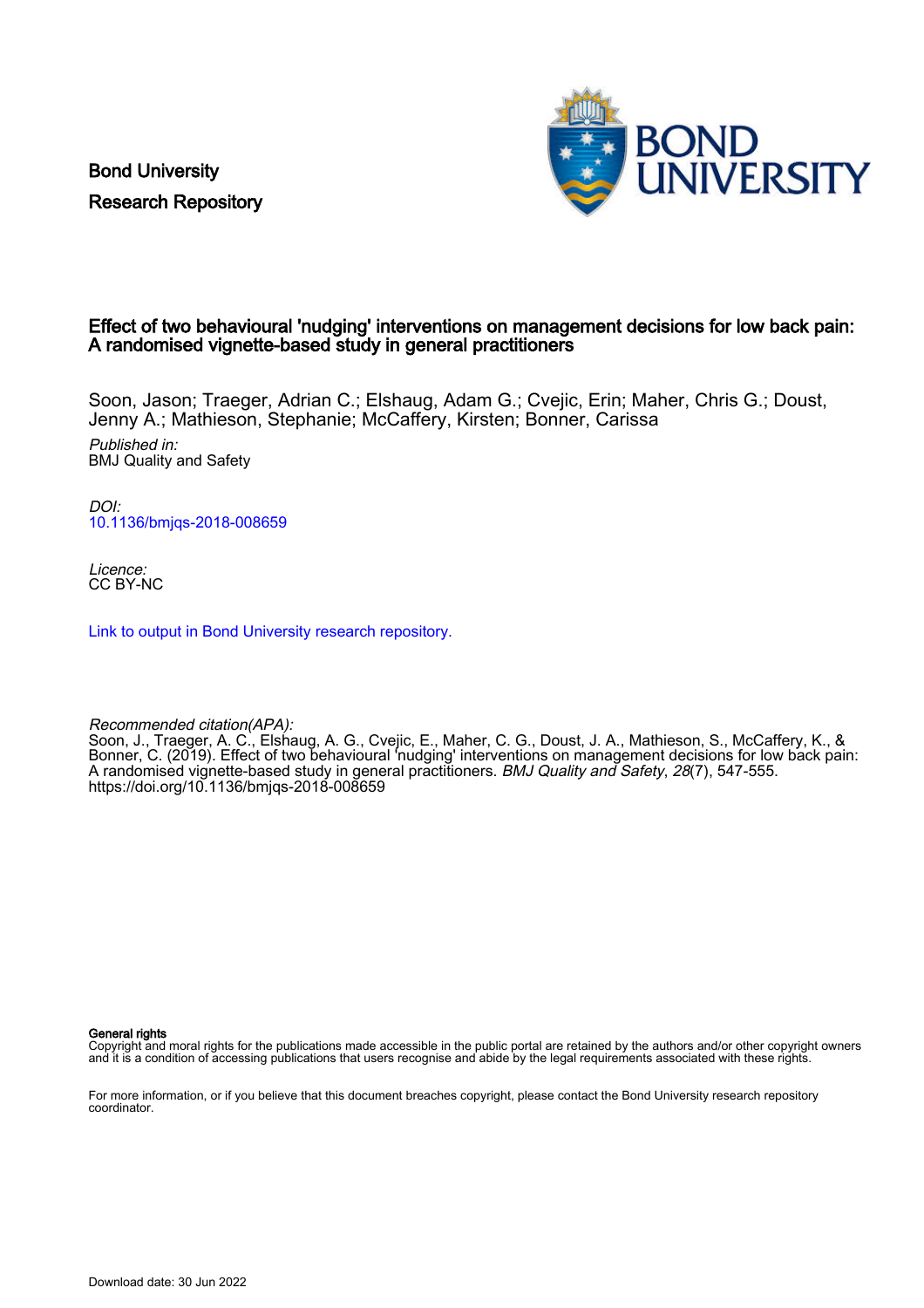**Effect of two behavioural 'nudging' interventions on choice of management options for low back pain: A randomised vignettebased study in general practitioners**

# **Abstract**

**Objective:** 'Nudges' are subtle cognitive cues thought to influence behaviour. We investigated whether embedding nudges in a general practitioner (GP) clinical decision support display can reduce choice of low-value management options.

**Methods**: Australian GPs completed four clinical vignettes of patients with low back pain. Participants chose from three guideline-concordant and three guideline-discordant (lowvalue) management options for each vignette, on a computer screen. A 2x2 factorial design randomised participants to two possible nudge interventions: 'partition display' nudge (lowvalue options presented horizontally, high value options listed vertically), or 'default option' nudge (high-value options presented as the default, low-value options presented only after clicking for more). The primary outcome was the proportion of scenarios where practitioners chose at least one of the low-value care options.

**Results:** 120 general practitioners (72% male, 28% female) completed the trial (n=480 vignettes). Participants using a conventional menu display without nudges chose at least one low-value care option in 42% of scenarios. Participants exposed to the default option nudge were 44% less likely to choose at least one low-value care option (odds ratio [OR] 0.56, 95% CI 0·37 to 0.85; p=0·006) compared to those not exposed. The partition display nudge had no effect on choice of low-value care (OR 1.08, 95% CI 0·72 to 1.64; p=0.7). There was no interaction between the nudges (OR 0.94, 95% CI 0·41 to 2.15; p=0·89).

**Interpretation:** A default option nudge reduced the odds that a GP will choose low-value options for low back pain in clinical vignettes. Embedding high value options as defaults in

This article has been accepted for publication in *BMJ Quality and Safety* following peer review, and the Version of Record can be accessed online at [http://dx.doi.org/10.1136/bmjqs-2018-008659.](http://dx.doi.org/10.1136/bmjqs-2018-008659)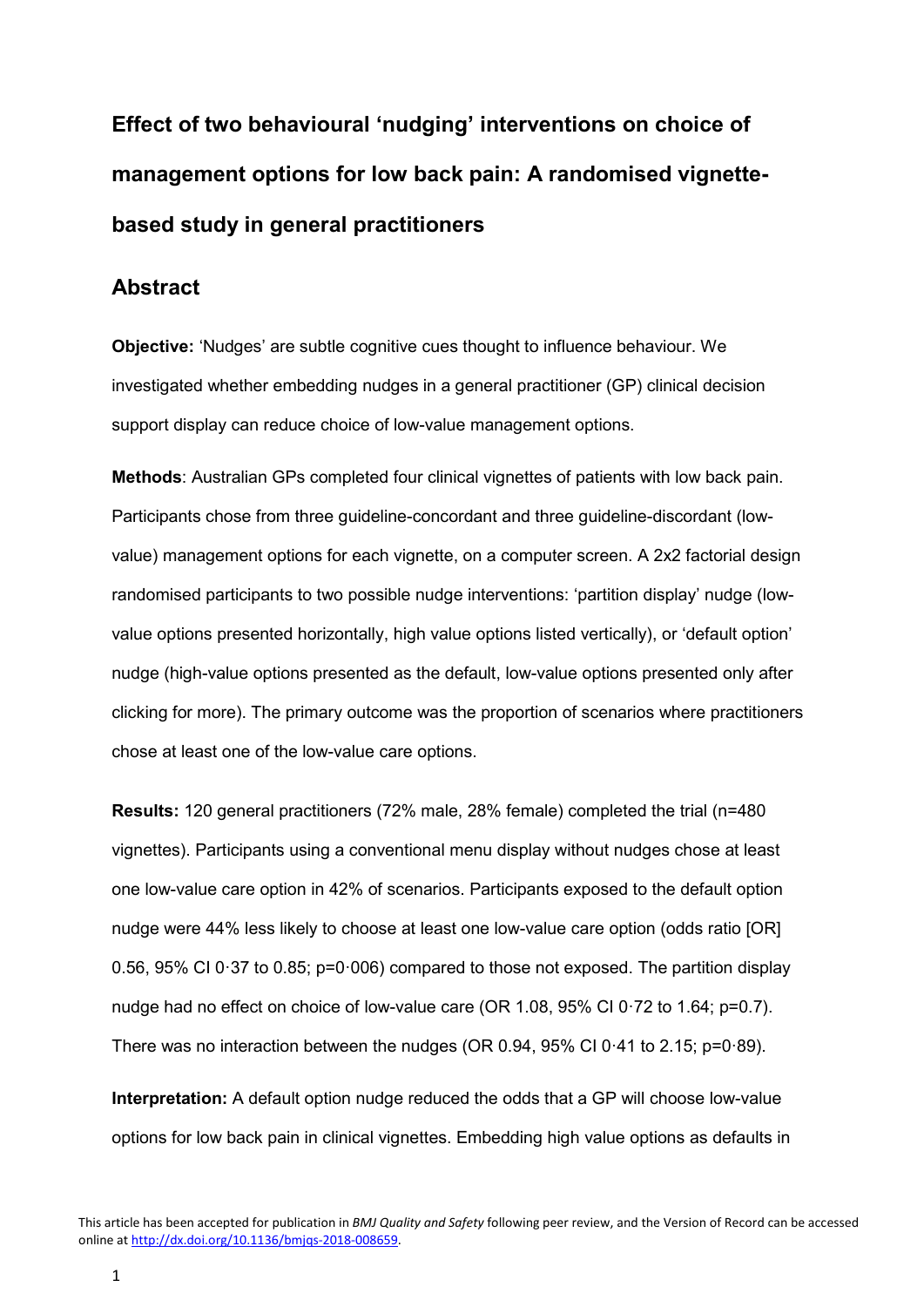clinical decision support tools could improve quality of care. More research is needed into how nudges impact clinical decision-making in different contexts.

This article has been accepted for publication in *BMJ Quality and Safety* following peer review, and the Version of Record can be accessed online at [http://dx.doi.org/10.1136/bmjqs-2018-008659.](http://dx.doi.org/10.1136/bmjqs-2018-008659)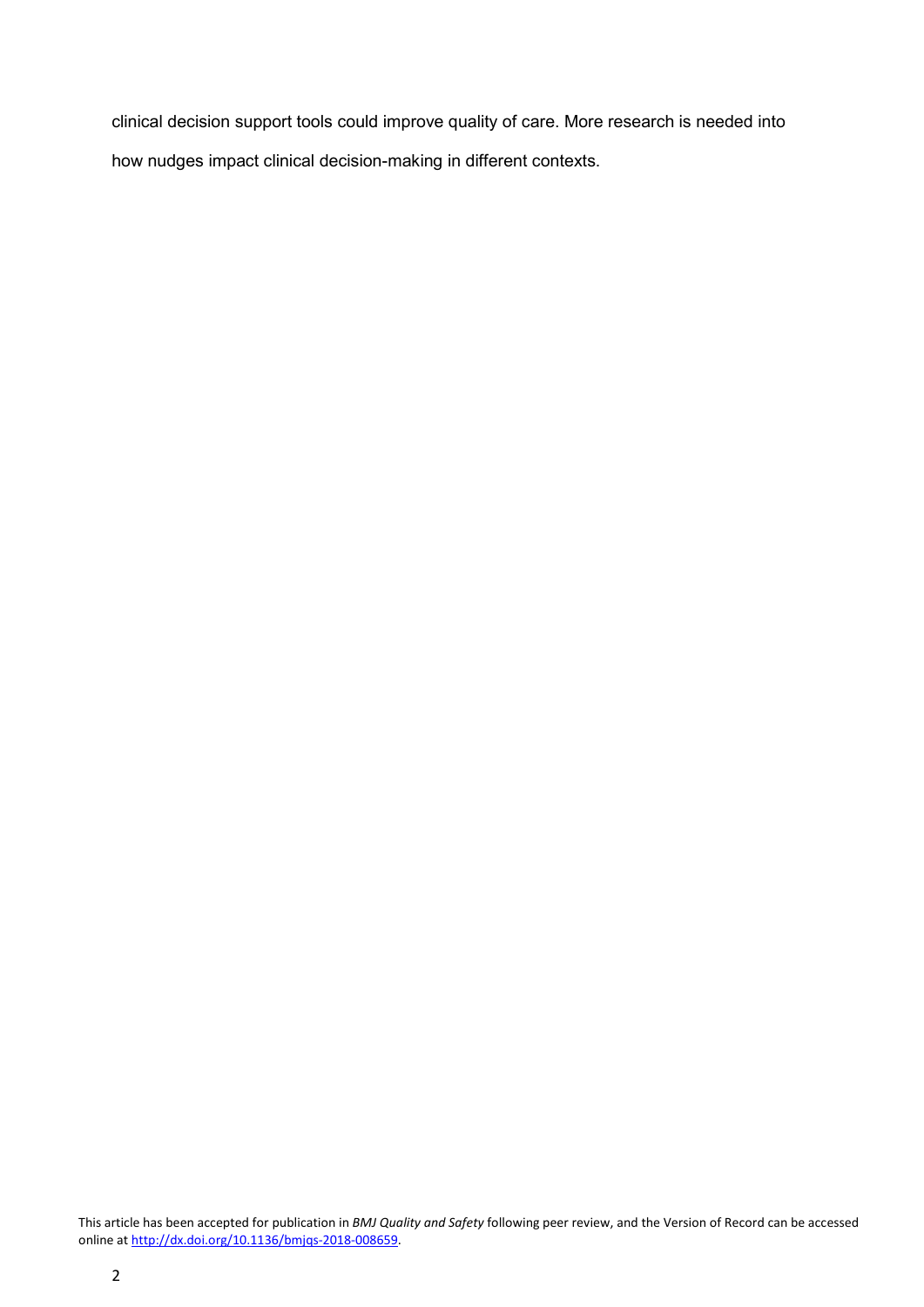# **INTRODUCTION**

Low-value care is healthcare that provides little or no benefit, may cause patient harm, or yields marginal benefits at a disproportionately high cost.<sup>1</sup> This is increasingly recognised as a worldwide problem. $2<sup>3</sup>$ 

Current diagnosis and management of low back pain provides compelling examples of lowvalue care. Recent research shows that clinical mismanagement of low back pain is an international problem, including in low, middle and high income countries.<sup>4</sup> Imaging of acute low back pain, for example, does not sensibly inform management,<sup>5</sup> and is associated with harms,<sup>6</sup> yet a survey of Australian general practitioners (GP) found low back pain imaging was ordered in 25% of consultations.<sup>7</sup> Trends in analgesic medicine prescribing for low back pain are worsening; one Australian study found that between 2004 and 2014, GPs were prescribing increasing amounts of guideline-discordant complex medicines including opioids and fewer guideline-concordant medicines (e.g. non-steroidal anti-inflammatory drugs).<sup>8</sup>

Traditional knowledge translation tools such as clinical education about current guidelines are one means of changing clinical behaviour to reduce low-value care but are estimated to be effective only 10-20% of the time.<sup>9</sup> For example, one trial found targeted clinical education and reminders reduced low back pain imaging<sup>10</sup> but this has never been replicated. More research is needed into alternative approaches.

One alternative approach is the use of 'nudges' which take advantage of the cognitive biases influencing clinicians' habitual behaviour to make it more difficult to choose low-value options while preserving their freedom to choose . <sup>11</sup> Partition display nudges assume that people are less likely to select items listed horizontally than those listed vertically, for example on a computer screen.12 One recent randomised study found that embedding a partition display nudge (listing low-value medication options horizontally rather than vertically) in a simulated Electronic Health Record reduced the proportion of respondents choosing aggressive antibiotic medications by 11.2% (43.7% in control group vs. 32.5% in partition display nudge

3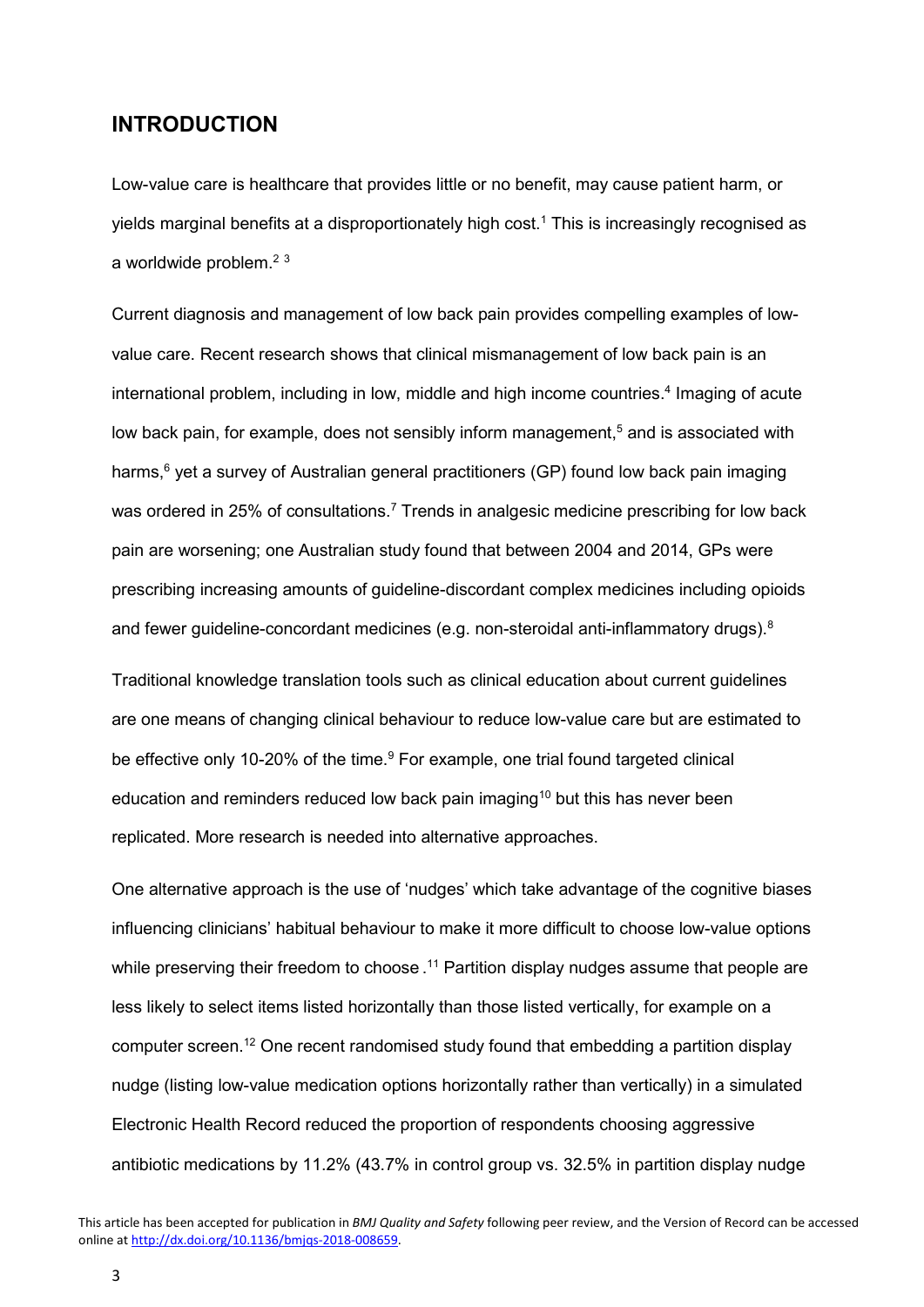group).12 Default option nudges exploit a well-documented cognitive bias towards preferring the default choice option over those that require additional thought or action.<sup>13</sup> There is evidence from non-randomised and quasi-randomised experiments that positioning the preferred choices as the default options in Electronic Health Record systems can influence decision making about medicines 14-16 and tests.17 <sup>18</sup>

While there has been growing interest in the use of nudges to reduce low-value care, <sup>19-21</sup> few randomised controlled trials have investigated the effectiveness of default option and partition display nudges in a clinical context. We are aware of only one (previously mentioned) randomised controlled trial<sup>12</sup> of partition display nudges and none involving default option nudges. The study of partition display nudges<sup>12</sup> found that the nudges could influence decisions about antibiotic medicines but did not examine effects on test ordering behaviour e.g. ordering diagnostic imaging. Thus, it remains unclear whether partition display or default option nudges can influence testing and treatment decisions in other common conditions such as low back pain.

We aimed to determine whether the use of partition display and default option nudges in a simulated clinical decision support display can reduce low-value clinical management choices related to imaging and complex medicines for low back pain.

# **METHODS**

#### **Study design and participants**

This was a double blind (participant and assessor), 2x2 factorial, parallel group randomised trial. The trial was registered at the Australian New Zealand Clinical Trials Registry (ACTRN12618000769280; trial protocol and statistical analysis plan available in full at https://www.anzctr.org.au/Trial/Registration/TrialReview.aspx?id=375033&isReview=true). Ethics approval was also obtained from Royal Prince Alfred Hospital Ethics Review Committee (Approval number HREC/18/RPAH/138). No amendments to study protocol were made after the enrolment of the first participant.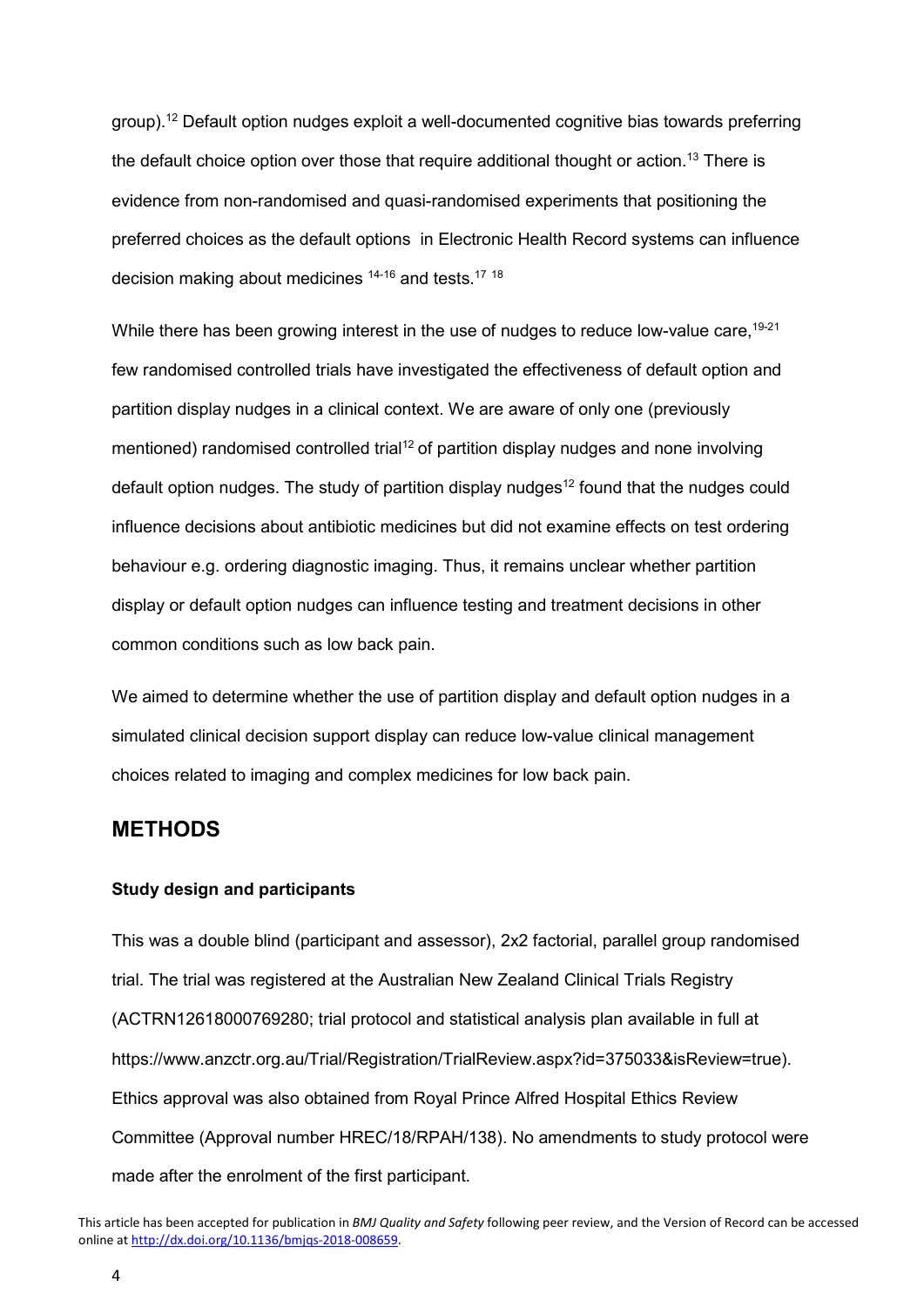Participants were qualified general practitioners aged 18 years and over located in Australia. They were recruited by a market research company and informed in the recruitment email that they would receive \$40 to complete a 15-minute survey. The company relies on an extensive database of general practitioners who are required to opt-in to their database and therefore have already indicated a willingness to participate in online research. Recruitment began on 21 May 2018 and halted on 4 June 2018.

# **Procedures and intervention**

Participants completed four clinical vignettes of patients with low back pain. The vignettes were developed by experienced clinicians and based on current guidance from international clinical guidelines.22 23 The first two vignettes described a low back pain scenario paired with six imaging options, while the last two vignettes described a low back pain scenario with six medication options (see **Supplementary File 1** for complete vignettes).

For each vignette, participants had to select at least one, and up to three, of the six options provided. Each participant was randomised to one of four experimental conditions in the presentation of these options across all vignettes:

- 1. All options displayed conventionally, that is, fully visible and listed vertically (**No nudge**)
- 2. All options visible but three low-value options listed horizontally rather than vertically (**Partition display nudge**)
- 3. Three guideline-concordant options visible on the initial view, with message stating 'click to see more options' below third option. Upon one click, low-value options fully visible and listed vertically (**Default option nudge**)
- 4. Three guideline-concordant options visible on initial view, with message stating 'click to see more options' below third option. Upon one click, low-value options fully visible but listed horizontally (i.e. a Partition display nudge). (**Double nudge i.e. Default option nudge + Partition display nudge**).

**Figure 1** shows the visual appearance of the partition display nudge and default option nudge on a computer screen. See **Supplementary File 2** for computer screenshots showing how the menu options were displayed to participants in each of the four experimental conditions.

The 2x2 factorial design underlying this experiment is summarised in **Supplementary File 3**.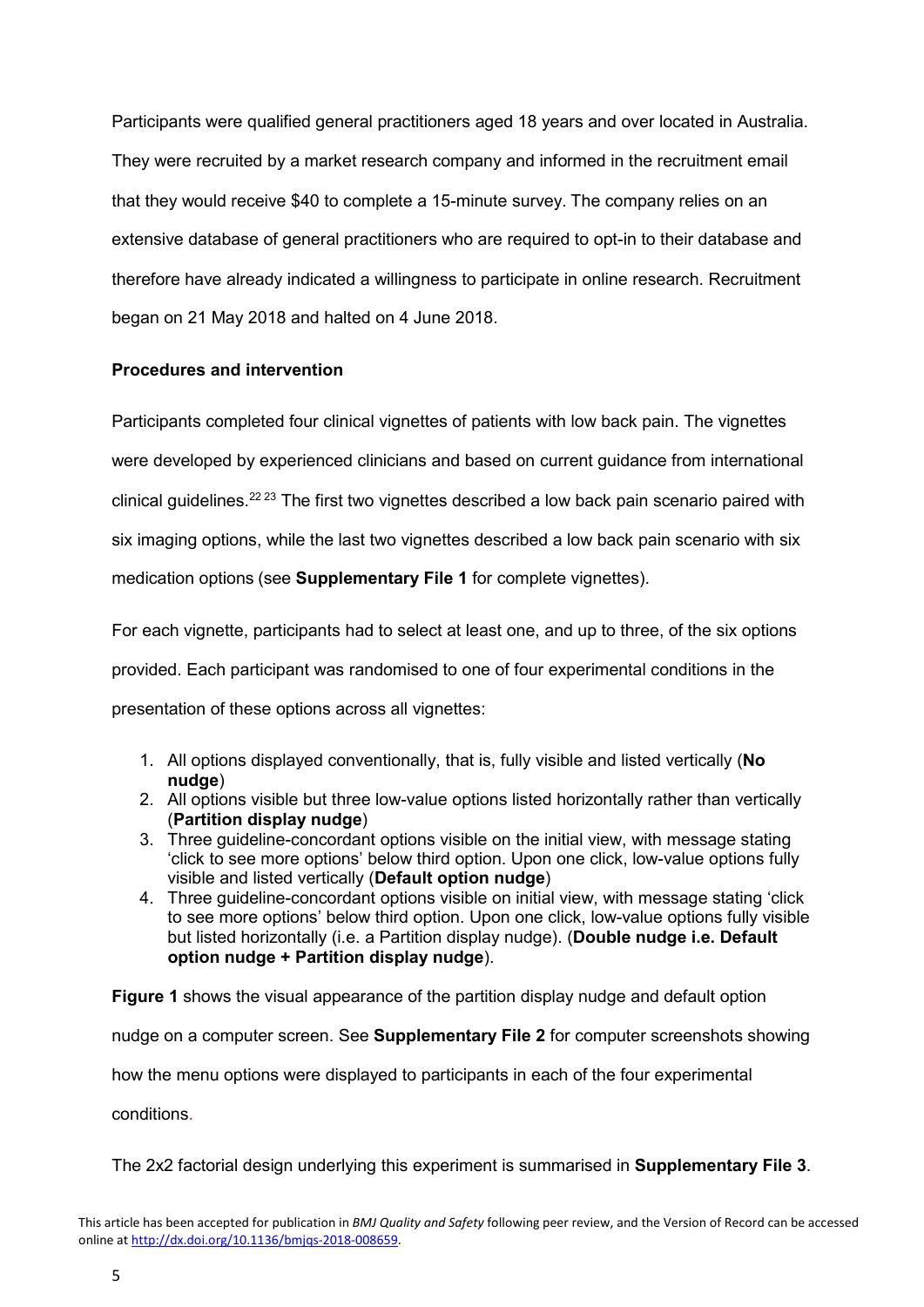#### **Randomisation and blinding**

The survey was hosted on the Qualtrics survey platform. Randomisation of each participant to one of our four experimental conditions was conducted by the Qualtrics Block Randomizer function set to 'Evenly present elements'. This meant that the randomiser assigned each new participant to those conditions with the lowest display counts using a random number generator. Participants were blinded to the study hypothesis, and outcome assessors were blinded to group allocation until study completion.

#### **Primary and secondary outcome measures**

The primary outcome measure was the proportion of scenarios where participants chose at least one of the low-value options.

The secondary outcome measure was the likelihood participants would recommend each of the six options using a Likert scale based on the following: '*How likely would you be to recommend each of the below options for this case? (1 = very unlikely and 5 = very likely)'.* This information was collected after participants had made their initial choice of management option/s. Likert score questions were displayed conventionally (i.e. all options were visible and listed vertically) without nudges.

## **Other measures and data collected**

Information was also collected about participant characteristics, namely sex, practice management software used, years of clinical experience, location of practice and estimated percentage of working hours spent teaching or in academia. This demographic data was collected before participants were allocated to the intervention.

To explore acceptability of the menu formats we planned to examine the intervention on dropout rate; if drop-outs were disproportionately high in one intervention group we felt this could indicate poor acceptability of the menu format.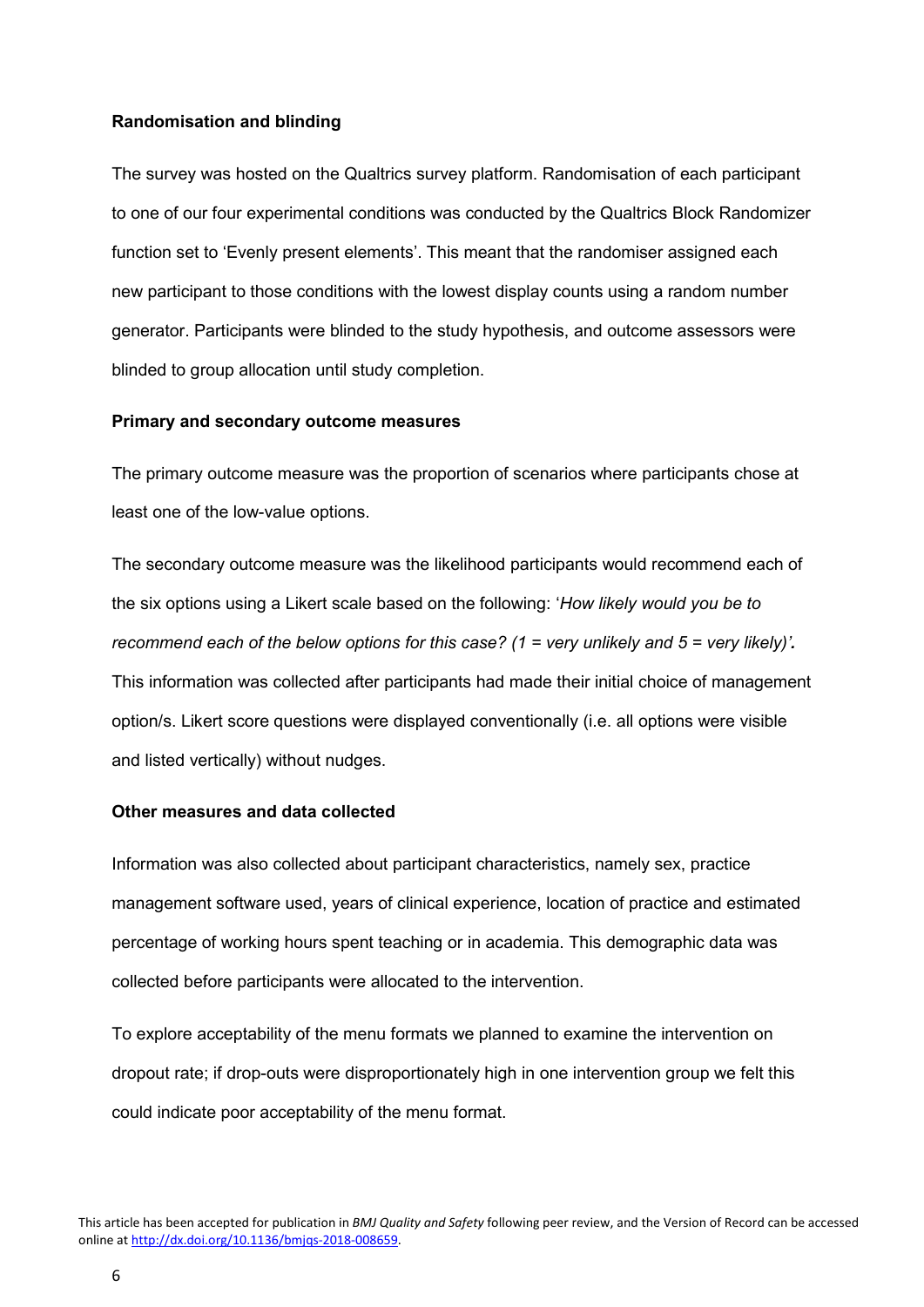We also asked participants to complete a Cognitive Reflection Test at the end of the survey. The Cognitive Reflection Test is designed to measure a person's tendency to override their cognitive biases and engage in further reflection to find a correct answer.<sup>24</sup> It is based on three questions (for example, *'A bat and a ball cost \$1.10 in total. The bat costs \$1.00 more than the ball. How much does the ball cost?'*) and is measured on a 0 to 3 scale ( $0 = 0$ ) questions answered correctly,  $3 =$  all 3 questions answered correctly). A low test score indicates that a person may be thinking 'fast' (i.e. more susceptible to cognitive biases). The Cognitive Reflection Test has been validated as a measure of 'reflective thinking.' 24 25 We defined a low test score as less than or equal to one (see **Supplementary File 4** for explanation of test and cutoff score).

#### **Sample size**

We based our initial sample size estimate on a single vignette per participant. We assumed a conservative baseline rate of 0.45 (i.e., at least one low-value option chosen in 45% of vignettes) in the no nudge group based on a study of general practitioner use of imaging and medicines for low back pain at first consultation.<sup>7</sup> With an allocation proportion of 0.5 to each of the nudges (0.25 to each of the four experimental groups), we estimated a sample of 120 observations would provide 80% power at the 0.025 significance level (to account for multiple comparisons) to detect a difference between no nudge and nudge groups of approximately 25% due to exposure to either nudge. To obtain more reliable estimates and gain additional power to detect smaller effects, each participant was exposed to four vignettes. To account for the likelihood of correlated outcomes from participants completing multiple vignettes, we utilised the sample size formula for clustered binomial outcomes given in Lee and Dubin.<sup>26</sup> Assuming that within-subject responses would follow a betabinomial distribution (with parameters a=0.5 and b=0.5), with 60 participants per cluster (480 observations in total), we estimated that we could detect between-group differences in the proportion of vignettes where participants choose any low-value option as small as 15% to test the main effect of either of the nudges with more than 80% power and an alpha of 0.025.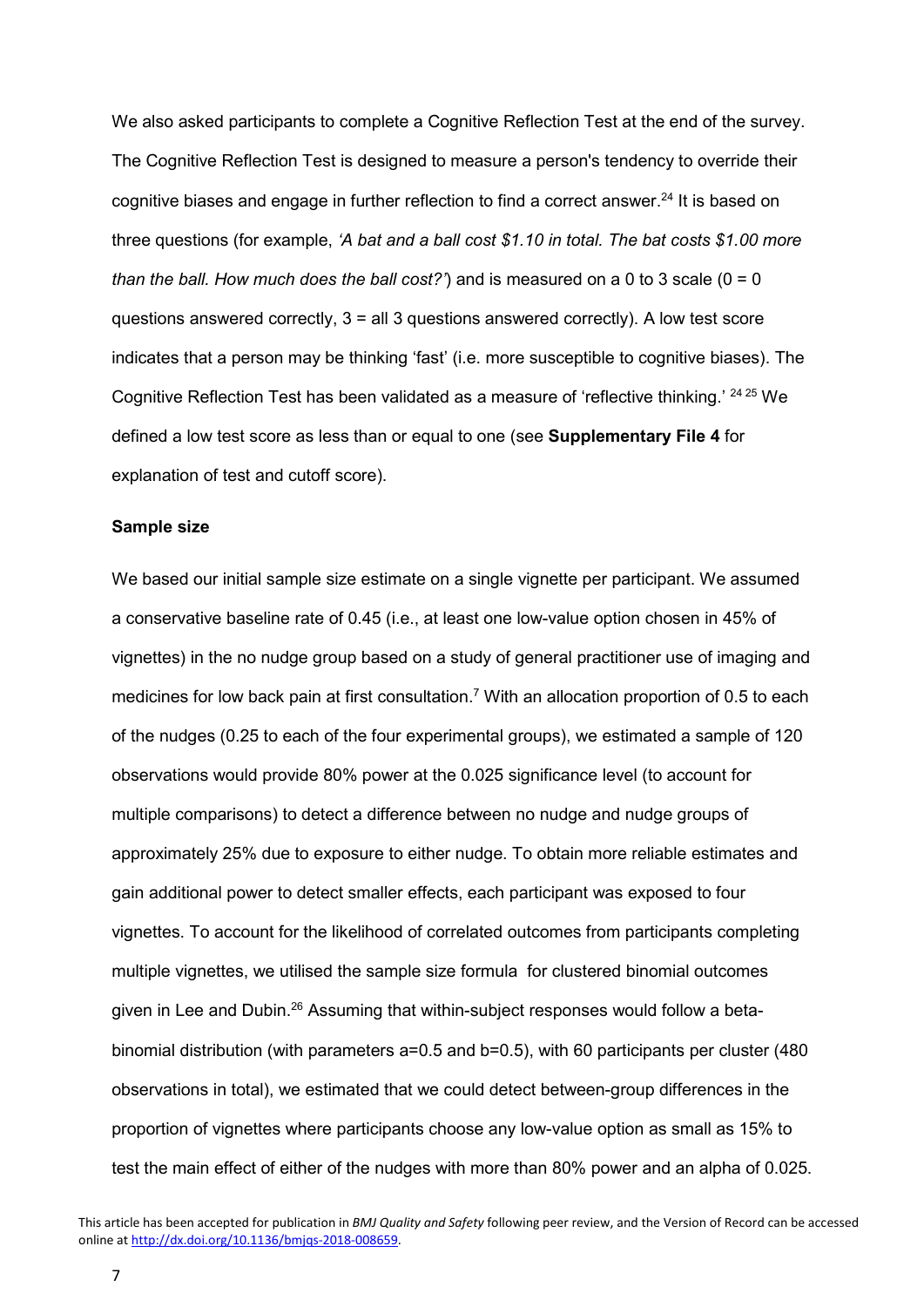We undertook a planned, blinded interim analysis after 20 participants had provided complete responses to ensure sample size assumptions were reasonable.

#### **Statistical plan**

To determine the main effects of the default option and partition display nudges on the odds of choosing low-value options we fitted a logistic regression model. The binary independent variables were default option nudge (yes, no) and partition display nudge (yes, no). The outcome variable for the primary model was defined as at least one low-value option selected (yes, no). We specified 'at least one low-value option selected' (no) as the reference category.

For our secondary outcome measure (the Likert score assigned to each option), to estimate the effect of the intervention on the likelihood of recommending low-value options we fitted a linear regression model. The binary independent variables were the same as those for the primary outcome analysis above, but the outcome variable was the mean of the Likert scores assigned to low-value options (continuous scale).

For both these models (for the primary and secondary outcomes), we used generalised estimating equations (GEE) model to account for repeated (correlated) observations across vignettes. To assess the robustness of our results we ran these models as a univariable regression (i.e. with the default option nudge as the sole independent variable, omitting the partition display nudge, and vice versa) and as a multivariable regression (with both nudges included in the model). We also checked for the presence of interaction effects between nudges. Our exploratory hypothesis was that if there was an interaction effect present, it would be likely to be positive (i.e. combining the two nudges would be super-additive) rather than negative.

All descriptive statistics for the statistical analysis were undertaken in Excel 2016 and all regression models were undertaken in SPSS Statistics Version 24.

This article has been accepted for publication in *BMJ Quality and Safety* following peer review, and the Version of Record can be accessed online at [http://dx.doi.org/10.1136/bmjqs-2018-008659.](http://dx.doi.org/10.1136/bmjqs-2018-008659)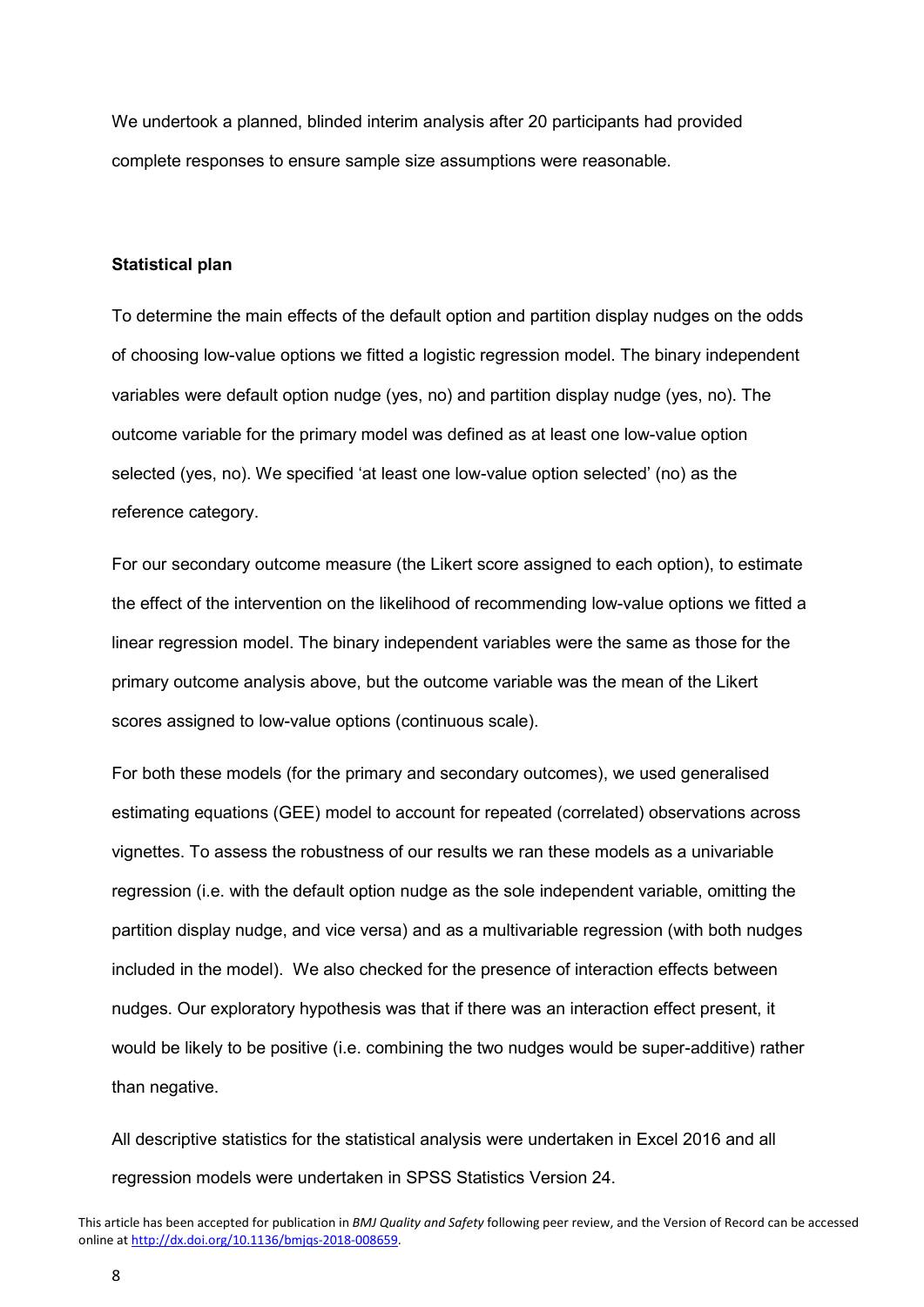# **RESULTS**

We invited 183 GPs to participate. 120 GPs agreed to participate in the trial and provided complete outcome responses (n=480 scenarios), a response rate of 65.6%. The full participant flow is summarised in **Figure 2**. Demographic characteristics of the participants are summarised in **Table 1**. Participants were predominantly male, practised in urban areas and spent less than 15% of working hours teaching or in academia. The majority had practised clinically for more than 20 years. None of the participants had fewer than 5 years' experience. Participants mostly reported using MedicalDirector and Best Practice software. The majority had a high Cognitive Reflection Test score (i.e. they were thinking 'slow') meaning they were theoretically more likely to override their cognitive biases.

|                         | All          | No nudge    | <b>Partition</b> | <b>Default</b>         | <b>Double</b> |
|-------------------------|--------------|-------------|------------------|------------------------|---------------|
|                         | participants | $(n=30)$    | display          | option                 | nudge         |
|                         | $(n=120)$    |             | nudge            | nudge                  | $(n=29)$      |
|                         |              |             | $(n=31)$         | $(n=30)$               |               |
| Gender                  |              |             |                  |                        |               |
| Male                    | 86(71.7%)    | 21 (70%)    | 21 (67.7%)       | 25 (83.3%)             | 19 (65.5%)    |
| Female                  | 34(28.3%)    | 9(30%)      | 10(32.3%)        | 5(16.7%)               | 10(34.5%)     |
| <b>Practice</b>         |              |             |                  |                        |               |
| <b>Management</b>       |              |             |                  |                        |               |
| <b>Software</b>         |              |             |                  |                        |               |
| <b>Medical Director</b> | 55 (45.8%)   | 12 (40%)    | 16 (51.6%)       | 15 (50%)               | 12 (41.4%)    |
| <b>Best Practice</b>    | 52 (43.3%)   | 15 (50%)    | 11 (35.5%)       | 10 (33.3%)             | 16 (55.2%)    |
| Other                   | $13(10.8\%)$ | 3(10%)      | 4(12.9%)         | $\overline{5(16.7\%)}$ | $1(3.4\%)$    |
| Years of clinical       |              |             |                  |                        |               |
| practice                |              |             |                  |                        |               |
| $5$                     | 0            | $\mathbf 0$ | 0                | $\mathbf 0$            | $\mathbf 0$   |

#### **Table 1. Characteristics of participants**

This article has been accepted for publication in *BMJ Quality and Safety* following peer review, and the Version of Record can be accessed online at [http://dx.doi.org/10.1136/bmjqs-2018-008659.](http://dx.doi.org/10.1136/bmjqs-2018-008659)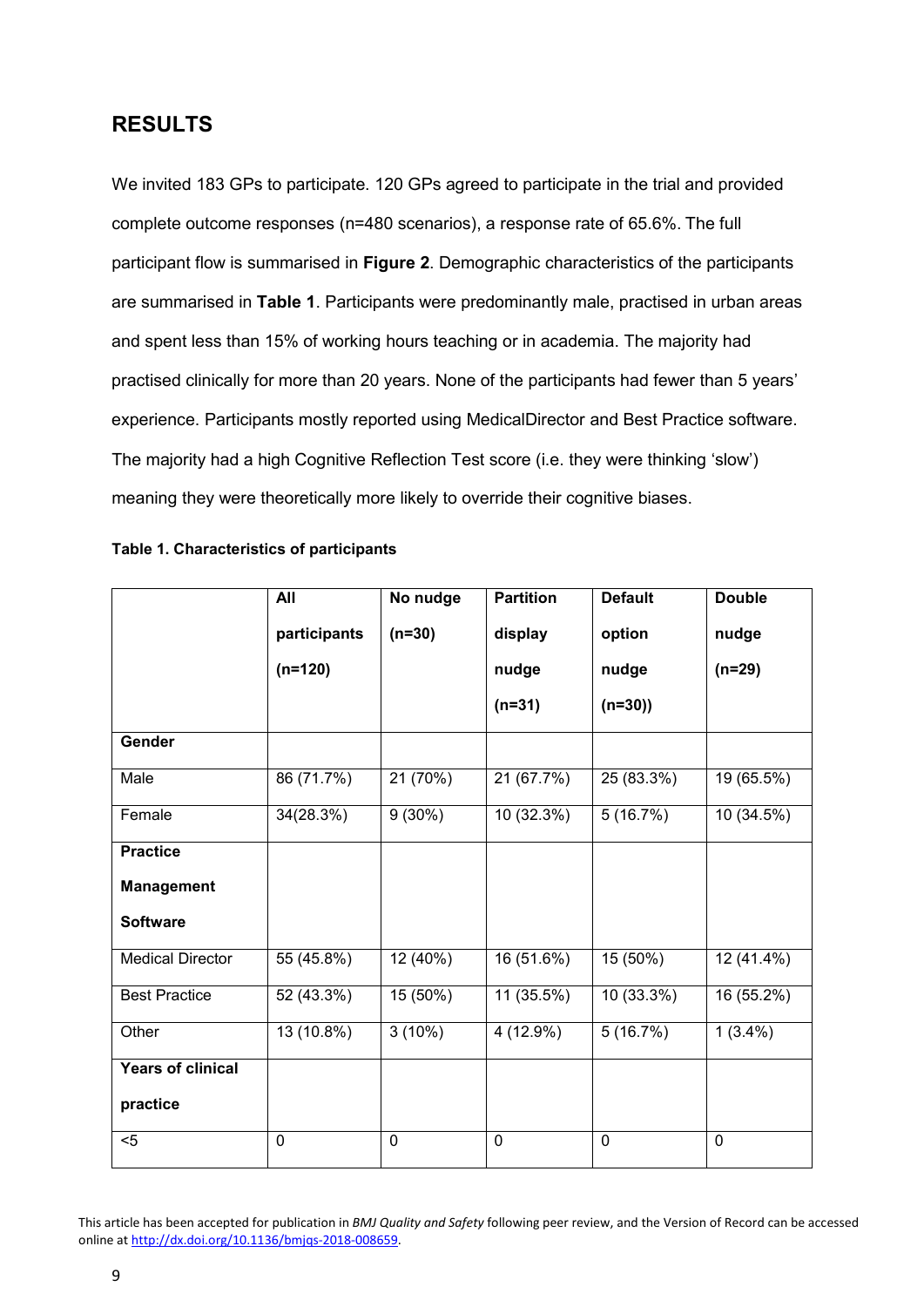| 5 to 10                | $4(3.3\%)$  | $1(3.3\%)$   | 0                      | $1(3.3\%)$   | $2(6.9\%)$     |
|------------------------|-------------|--------------|------------------------|--------------|----------------|
| 11 to 15               | 22 (18.3%)  | 11(36.7%)    | 3(9.7%)                | 5(16.7%)     | 3(10.3%)       |
| 16 to 20               | 16(13.3%)   | $3(10.0\%)$  | $\overline{5(16.1\%)}$ | 4 (13.3%)    | $4(13.8\%)$    |
| >20                    | 78 (65%)    | $15(50.0\%)$ | 23 (74.2%)             | 20(66.7%)    | $20(69.0\%)$   |
| <b>Location of</b>     |             |              |                        |              |                |
| clinical practice      |             |              |                        |              |                |
| Urban                  | 107 (89.2%) | 28 (93.3%)   | 28 (90.3%)             | $27(90.0\%)$ | 24(82.8%)      |
| Rural                  | 12 (10%)    | $1(3.3\%)$   | 3(9.7%)                | $3(10.0\%)$  | 5(17.2%)       |
| Remote                 | $1(0.8\%)$  | $1(3.3\%)$   | $\mathbf 0$            | $\mathbf 0$  | $\mathbf 0$    |
| % of working           |             |              |                        |              |                |
| hours                  |             |              |                        |              |                |
| teaching/academia      |             |              |                        |              |                |
| 0 to 15%               | 102(85%)    | 26 (86.7%)   | $27(87.1\%)$           | 28 (93.3%)   | $21(72.4\%)$   |
| 16 to 25%              | 5(4.2%)     | 1(3.3%)      | $1(3.2\%)$             | 1(3.3%)      | $2(6.9\%)$     |
| 26 to 50%              | 0           | $\pmb{0}$    | $\mathbf 0$            | $\mathbf 0$  | $\overline{0}$ |
| 51 to 75%              | $\mathbf 0$ | $\mathbf 0$  | $\mathbf 0$            | $\mathbf 0$  | $\mathbf 0$    |
| More than 75%          | 13(10.8%)   | $3(10.0\%)$  | 3(9.7%)                | 1(3.3%)      | 6(20.7%)       |
| Cognitive              |             |              |                        |              |                |
| <b>Reflection Test</b> |             |              |                        |              |                |
| <b>Scores</b>          |             |              |                        |              |                |
| Mean Cognitive         |             |              |                        |              |                |
| <b>Reflection Test</b> | 1.8         | 1.7          | 1.7                    | 2.0          | 1.8            |
| score $(0 to 3)$       |             |              |                        |              |                |
| <b>High Cognitive</b>  |             |              |                        |              |                |
| <b>Reflection Test</b> | 76 (63.3%)  | 16 (53.3%)   | 18 (58.1%)             | 23 (76.7%)   | 19 (65.5%)     |
| score $(\%)$           |             |              |                        |              |                |
| Low Cognitive          |             |              |                        |              |                |
| <b>Reflection Test</b> | 44 (36.7%)  | 14 (46.7%)   | 13 (41.9%)             | 7(23.3%)     | 10 (34.5%)     |
| score (%)              |             |              |                        |              |                |

This article has been accepted for publication in *BMJ Quality and Safety* following peer review, and the Version of Record can be accessed online at [http://dx.doi.org/10.1136/bmjqs-2018-008659.](http://dx.doi.org/10.1136/bmjqs-2018-008659)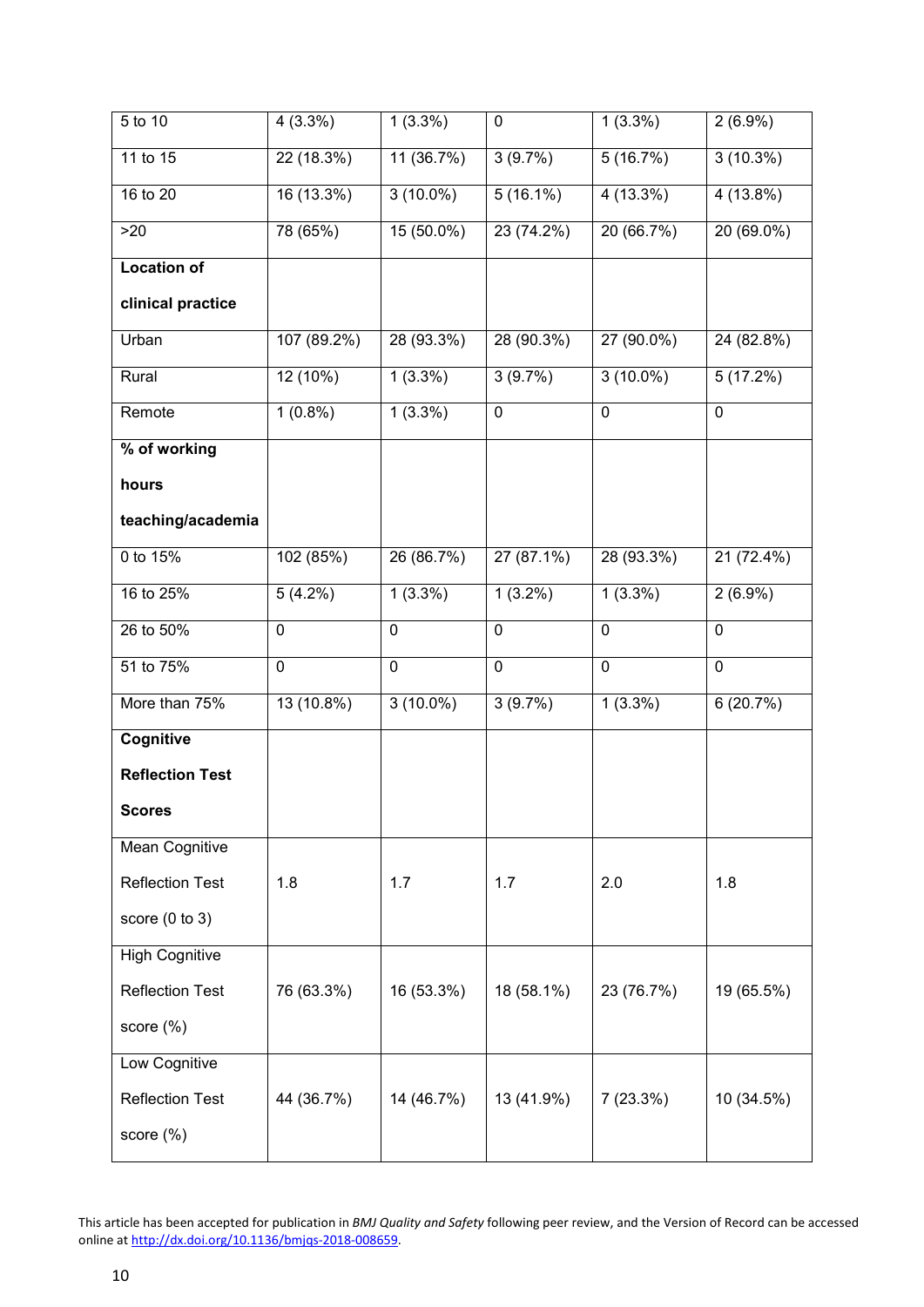#### **Primary outcome measure**

Participants in the conventional display (no nudge) condition chose at least one low-value option in 42.5% of scenarios. The proportion of scenarios where participants chose at least one low-value option was lower in the default option nudge and double nudge conditions than for those allocated to the no nudge and partition display nudge conditions (**Figure 3**). The proportion of scenarios where participants chose at least one low-value option for the default option and double nudge (which included the default option nudge) condition groups were similar (30% for the default option nudge and 31% for the double nudge). The default option nudge effects appeared to apply to both imaging and medication vignettes

### (**Supplementary file 5**).

Our multivariable logistic regression model estimated that the partition display nudge had no effect on choice of low-value care (odds ratio [OR] 1.08, 95% CI 0·72 to 1.64; p=0.7). Participants exposed to the default option nudge condition were 44% less likely to choose at least one low-value option (odds ratio [OR]  $0.56$ , 95% CI  $0.37$  to  $0.85$ ; p=0 $0.006$ ) compared to those not exposed to the default option nudge. Results were robust to whether the effects of nudges were tested in univariable (single nudge) or multivariable (account for both nudges) models. There was no statistically significant interaction effect (odds ratio [OR] 0.94, 95% CI 0·41 to 2.15; p=0·89).

#### **Secondary outcome measure**

Mean Likert scores (*1 = very unlikely to recommend and 5 = very likely to recommend*) for the three low-value choices were 2.27 (95% CI 2.07 to 2.47) for participants in the partition display nudge condition and 2.17 (95% CI 1.92 to 2.42) for participants in the default option nudge condition compared to 2.34 (95% CI 2.18 to 2.5) for participants in the no nudge condition. Mean Likert scores for the three guideline concordant choices were 2.78 (95% CI 2.56 to 3.01) for participants in the partition display nudge condition and 3.01 (95% 2.84 to 3.18) for participants in the default option nudge condition compared to 2.72 (95% CI 2.56 to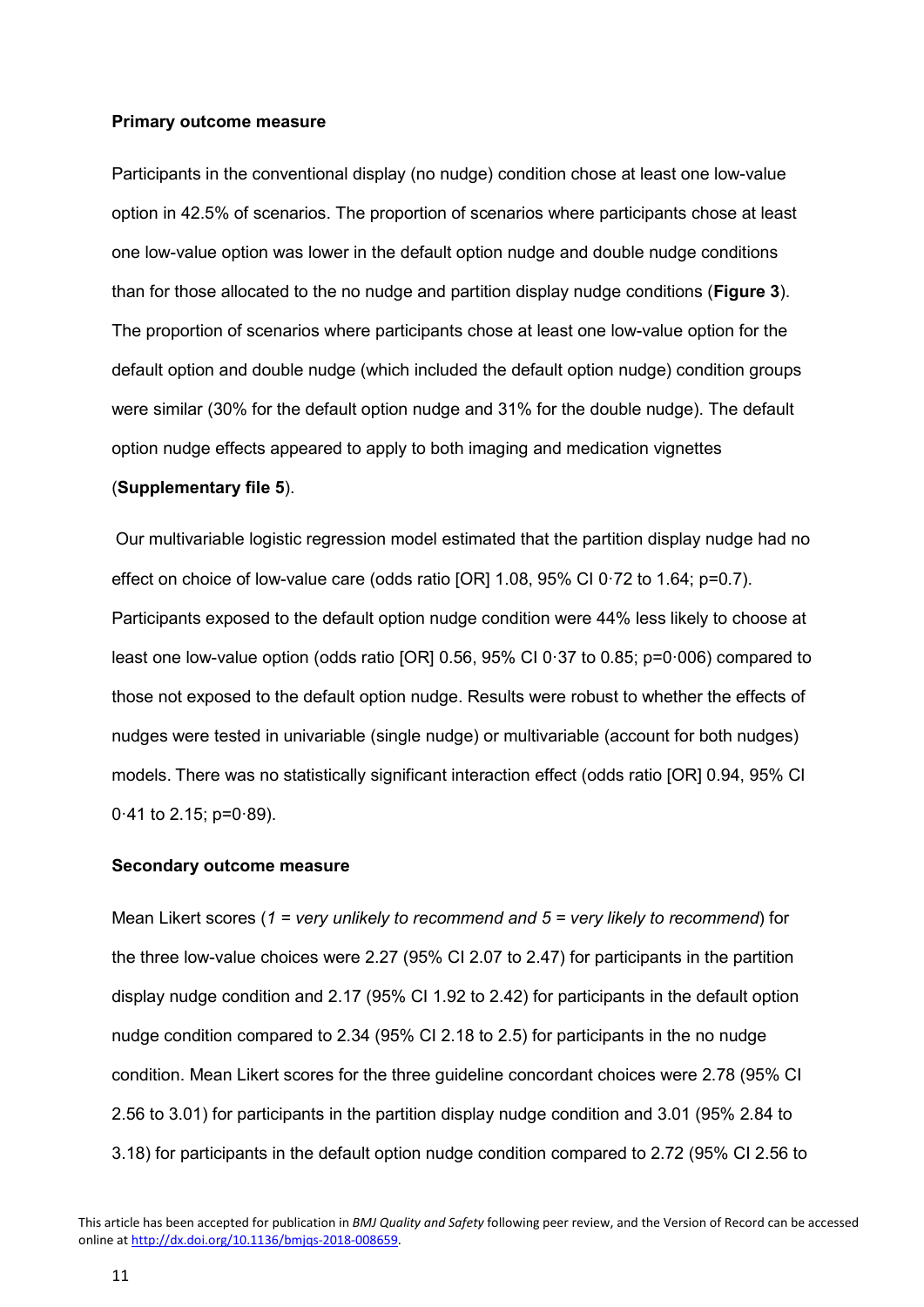2.87) for participants in the no nudge condition. Our linear regression model did not find any statistically significant effect of the partition display nudge (-0.12, 95% CI -0.36 to 0.12;  $p=0.33$ ) or the default option nudge (-0.23, 95% CI -0.47 to 0.02;  $p=0.07$ ) on the secondary outcome measure. Results were robust to whether the effects of nudges were examined in univariable (single nudge) or multivariable (account for both nudges) models. There was no statistically significant interaction effect (-0.11, 95% CI -0.6 to 0.37; p=0·65).

# **Other exploratory hypotheses**

Because post-randomisation drop-outs were negligible (there were a total of three incompletely answered surveys) we did not proceed with the planned analysis of the effect of the interventions on drop-out rate.

**Table 2. Cognitive characteristics of participants selecting low-value options in default option nudge vs no default option nudge conditions**

|                                         | <b>Default option</b> | No default option nudge   |  |
|-----------------------------------------|-----------------------|---------------------------|--|
|                                         | $nudge (n=59)$        | $(n=61)$                  |  |
|                                         | % of scenarios where  | % of scenarios where low- |  |
|                                         | low-value options     | value options selected    |  |
|                                         | selected              |                           |  |
| All participants                        | 30.5                  | 43.9                      |  |
| Participants with low Cognitive         | 25                    | 44.4                      |  |
| Reflection Test score (thinking 'fast') |                       |                           |  |
| Participants with high Cognitive        | 32.7                  | 43.4                      |  |
| Reflection Test score (thinking 'slow') |                       |                           |  |

We hypothesised that participants with low Cognitive Reflection Test scores (i.e. those who were thinking 'fast') would be more susceptible to nudges than participants with high test scores. **Table 2** shows that in those allocated to a default option condition, the effect of the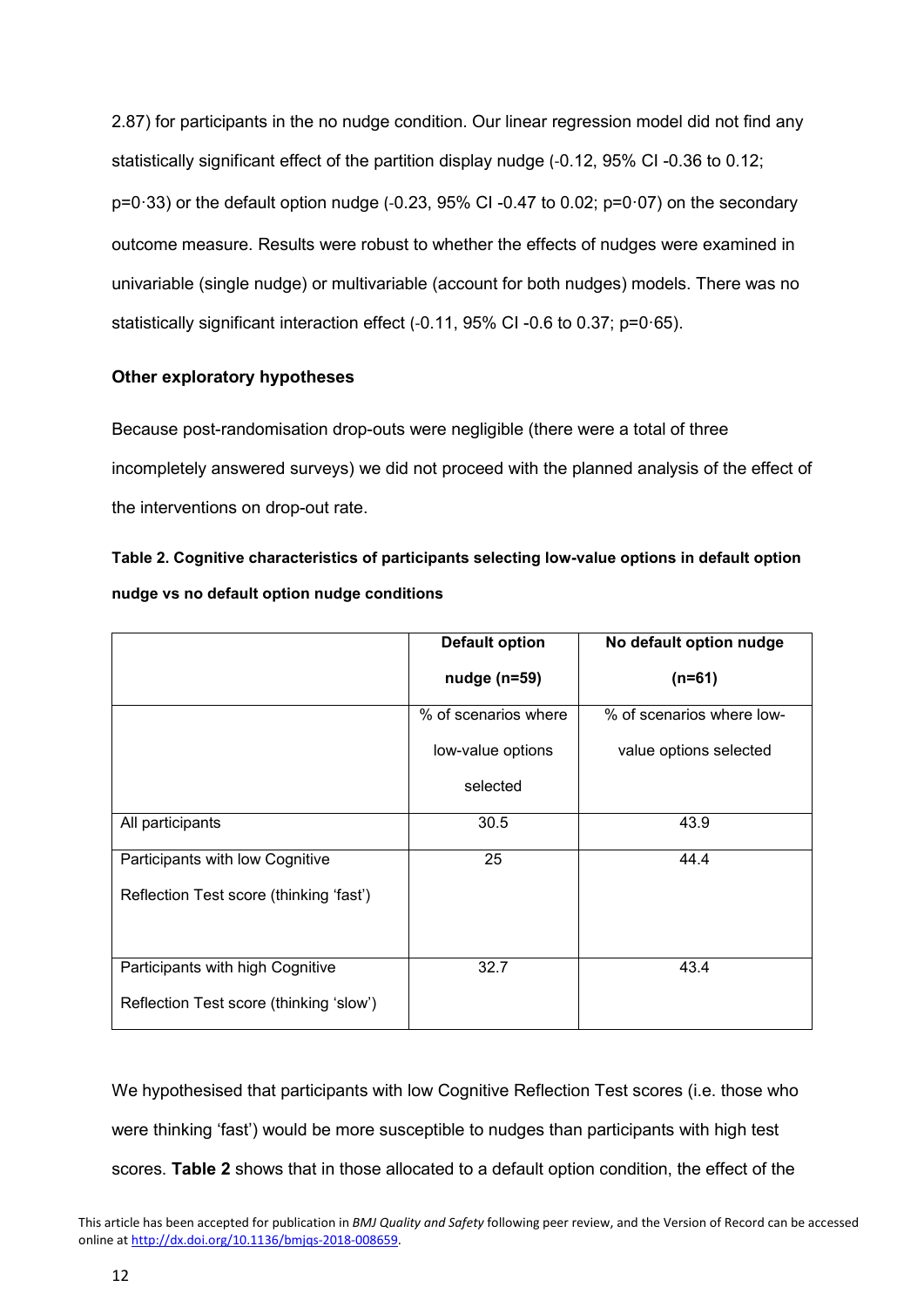default option nudge appeared to be higher for those with low Cognitive Reflection Test scores (in 25% of scenarios at least one low-value option was chosen) compared to those with a high Cognitive Reflection Test score (in 32.7% of scenarios at least one low-value option was chosen). The majority (71.6%) of participants exposed to the default option nudge condition 'clicked through' to see the non-default options in all vignettes.

## **DISCUSSION**

Embedding a default option nudge in a simulated electronic decision support display–where high-value options were presented as the default options and low-value options were revealed only after clicking for more–reduced the odds of general practitioners selecting lowvalue care by 44%. Embedding a partition display nudge had no effect on the odds of choosing low-value options. Combining default option and partition display nudges in the decision support had no additional effect on the odds of choosing low-value options.

#### *Comparison to other research findings*

Three non-randomised studies<sup>14 15</sup> 16 have found that use of a default option nudge in Electronic Health Record systems where generic medications were presented as default options increased the odds these medications would be prescribed in outpatient and primary care clinical settings. One non-randomised study and a quasi-randomised study found that embedding default option nudges in electronic order sets could influence test ordering behaviour. Munigala<sup>17</sup> found that removing urine tests other than the default test from the 'frequently ordered' window of the emergency department electronic order set decreased ordering of urine cultures. Leis<sup>18</sup> found that whether or not a test was included as part of a standard admission order set strongly influenced whether the test was ordered at all even if there was no explicit prohibition on ordering it.. Our study adds important data to this literature; it is the only randomised controlled trial that we are aware of to study the use of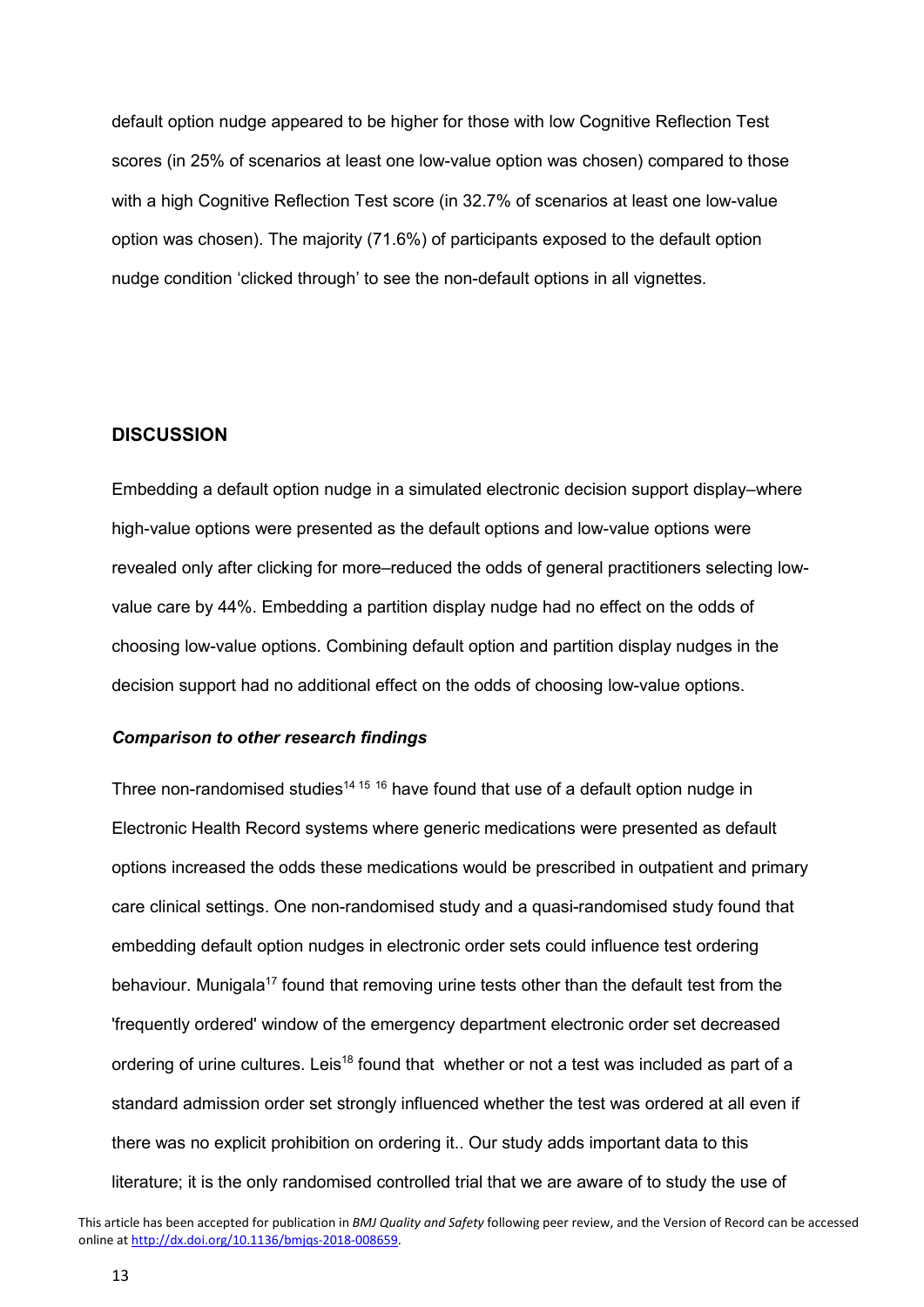default option nudges in a clinical context, albeit through the use of vignettes. It provides further robust evidence of the impact of default option nudges on prescribing of medicines and suggests these effects could extend to test ordering behaviour.

Importantly, our study failed to replicate the findings of Tannenbaum et al  $(2017)^{12}$  who found partition display nudges could reduce low value clinical decision making about antibiotics.12 We were surprised by this finding, given the similarities between our methodology and that of Tannenbaum et al.<sup>12</sup> Both studies used a randomised factorial design, and vignettes where physicians had to decide between aggressive/complex medicines and simple medicines.

However, there were also important differences between our study and Tannenbaum's.<sup>12</sup> Their study was focused on decisions about antibiotics whereas ours were about management of low back pain. It remains possible that partition display nudges are more effective for some clinical management decisions than others. For example, these nudges may be more effective when tested in contexts where providers do not hold strong preconceived notions about the importance of a given test or treatment. In Tannenbaum's study<sup>12</sup>, where the focus was on use of antibiotics, providers may have had fewer preconceived notions regarding specific antibiotic types. Clinicians assessing patients with low back pain, on the other hand, may believe imaging is a valuable test, and be committed to a treatment plan that includes diagnostic workup. This could make them less susceptible to the effect of partition display nudges when provided with vignettes about low back pain. Curiously the physician sample in Tannenbaum's study were mostly academic. In our study 85% spent less than 15% of working hours teaching or in academia. It is unclear whether time spent in academia could influence susceptibility to nudges. A final difference between the two studies is that the low-value options grouped by Tannenbaum under a partition display nudge formed clearly discrete clinical categories e.g. broad spectrum (as opposed to narrow spectrum) antibiotics and prescription (as opposed to over the counter) drugs. By

14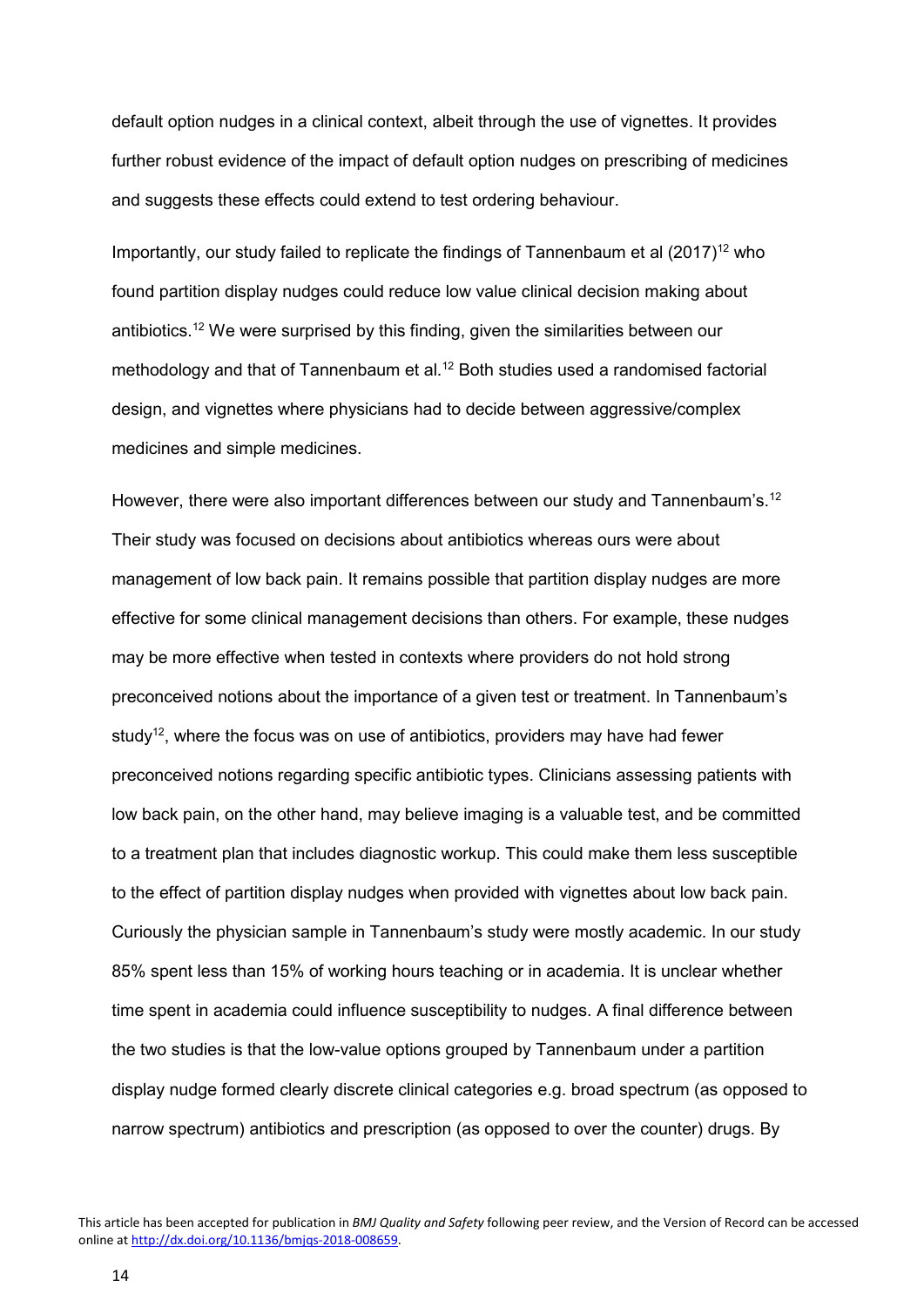contrast, the low-value options grouped under the partition display nudges in our study comprised a more heterogenous set of choices.

#### *Strengths, weaknesses and clinical implications*

Key strengths of our study are the randomised, factorial design to provide evidence on the effects of two nudges. We pre-registered our trial protocol and conducted all procedures and analyses as planned. Our analysis was adequately powered and based on 480 patient scenarios. We used planned statistical techniques to ensure that repeated measures from the same participant were accounted for. Our vignettes were developed by experienced clinicians to ensure that our scenarios and management options questions were realistic. The management options provided in the vignettes reflected the current best evidence and clinical practice pathways in our geographical area.<sup>22 23</sup>  $^{27}$  Another strength is the application of nudges to diagnostic imaging decisions. Given the cost of these tests and the prevalence of low back pain, using default option nudges to reduce unnecessary imaging has the potential for substantial cost savings if shown to be effective in a real-world setting.

This study provides insights on the importance of the 'timing' of nudges and their interaction with the psychology of practitioners being nudged. In particular, we found that (i) nudges did not have an effect on measures of low-value decision making collected shortly after exposure; (ii) participants with a low Cognitive Reflection Test score (who therefore think 'fast') may be more susceptible to a default option nudge. These findings suggest that nudges may be most effective in situations where thinking 'slow' is difficult or discouraged. They also raise the question of when it is most effective to introduce a nudge during a GP consultation with patients, as there is a possibility that the nudge may wear off after a lengthy conversation with the patient.

This study also has limitations. It is reasonable to ask whether findings from hypothetical vignettes can be fully indicative of clinicians' behaviour in a 'real world' setting. Nonetheless,

This article has been accepted for publication in *BMJ Quality and Safety* following peer review, and the Version of Record can be accessed online at [http://dx.doi.org/10.1136/bmjqs-2018-008659.](http://dx.doi.org/10.1136/bmjqs-2018-008659)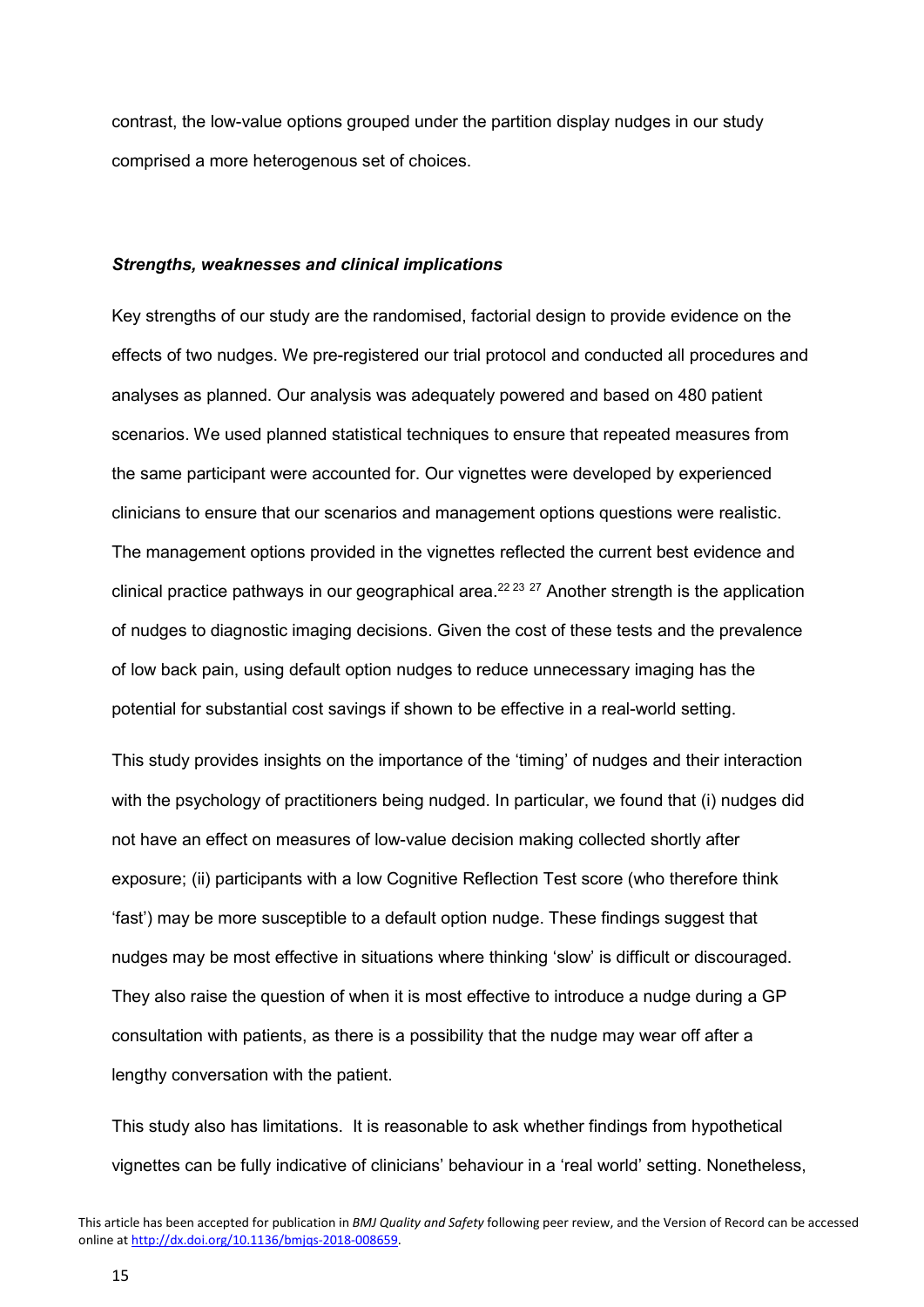vignette-based studies are widely used and accepted in research into medical choices.<sup>28 29</sup> There may be important differences between our sample and the broader Australian GP population e.g. our sample had a lower share of early career physicians compared to the Australian sample. <sup>30</sup> However, it is unclear whether this means the nudges would be more or less effective in a more representative GP sample.

An important limitation of the current study is that it does not directly reflect current GP interaction with existing Electronic Health Record systems. For example, current practice management software systems use drop down menus and predictive texts to locate tests and treatments. However, as software systems and decision support tools evolve, there may be scope for our results to inform how management choices are presented on screen. Default option nudges are not necessarily limited to the specific format or clinical management choices we used in this study and could be implemented in new ways as these systems and tools evolve.

Moreover, while it may not necessarily reflect current workflow we believe there are important reasons to consider the results of nudging studies such as this one. First, despite being a potentially powerful tool for enhancing the safety, quality and effectiveness of healthcare without compromising clinician autonomy,<sup>19 21</sup> clinician nudges are still relatively understudied. Second, there is uncertainty around the specific contexts in which these nudges are most effective and the myriad factors which may modify these effects.<sup>31,32</sup> We believe the evidence base for quality improvement interventions would benefit from an inventory of well-researched examples of nudging in different contexts. These would include the target (e.g. medications, pathology tests, imaging tests), desired actions (avoiding something unnecessary versus doing something recommended), the urgency of the clinical situation, the degree to which patients are involved in decision-making, and so on. The insights that such a research programme can provide into nudge principles will benefit the design of future clinical decision aids, such as Electronic Health Record systems, electronic order sets and hand-held apps.

This article has been accepted for publication in *BMJ Quality and Safety* following peer review, and the Version of Record can be accessed online at [http://dx.doi.org/10.1136/bmjqs-2018-008659.](http://dx.doi.org/10.1136/bmjqs-2018-008659)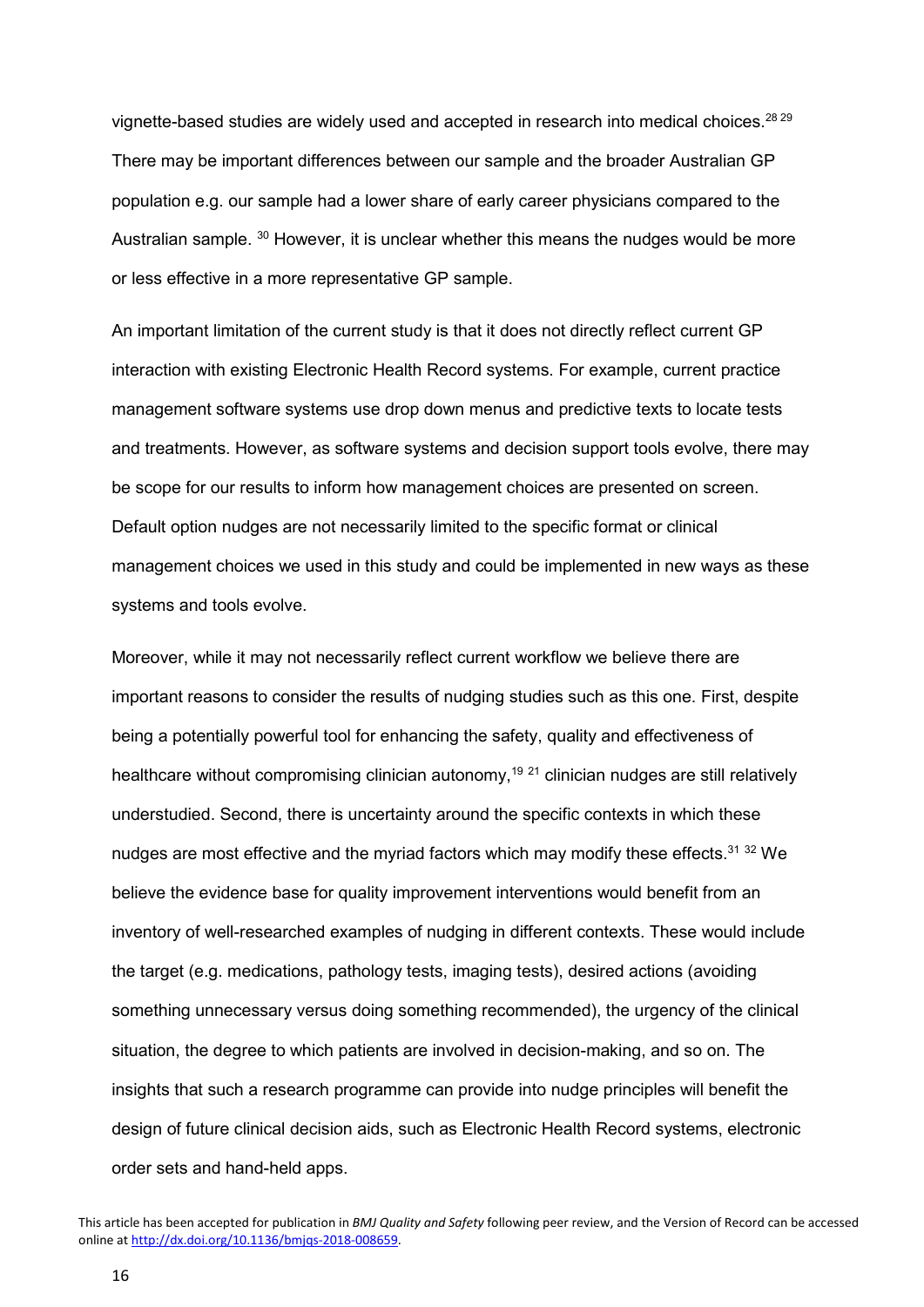# **CONCLUSION**

Clinical mismanagement of low back pain is an international problem. Traditional educationbased approaches to quality improvement have had limited effectiveness in changing clinician behaviour. Our study suggests that embedding a default option nudge into clinical decision support tools can reduce the choice of low-value care options for low back pain. This has the potential to significantly improve patient care while preserving autonomous clinical decision-making.

## **FUNDING**

This work was supported by the National Health and Medical Research Council (NHMRC)

"Wiser Healthcare" Research Program Grant (APP1113532). AT was supported by an

NHMRC Early Career Fellowship (APP1126082). CB was supported by National Heart

Foundation of Australia Vanguard Grant 101326. CGM was supported by an NHMRC

Principal Research Fellowship (APP 1103022).

# **REFERENCES**

- 1. Scott IA, Duckett SJ. In search of professional consensus in defining and reducing low-value care. *The Medical journal of Australia* 2015;203(4):179-81.
- 2. Levinson W, Kallewaard M, Bhatia RS, et al. 'Choosing Wisely': a growing international campaign. *BMJ quality & safety* 2015;24(2):167-74. doi: 10.1136/bmjqs-2014-003821.
- 3. Mafi JN, Parchman M. Low-value care: an intractable global problem with no quick fix. *BMJ quality & safety* 2018;27(5):333-36. doi: 10.1136/bmjqs-2017-007477
- 4. Foster NE, Anema JR, Cherkin D, et al. Prevention and treatment of low back pain: evidence, challenges, and promising directions. *Lancet (London, England)* 2018;391(10137):2368-83. doi: 10.1016/s0140-6736(18)30489-6
- 5. Webster BS, Bauer AZ, Choi Y, et al. Iatrogenic consequences of early magnetic resonance imaging in acute, work-related, disabling low back pain. *Spine* 2013;38(22):1939-46. doi: 10.1097/BRS.0b013e3182a42eb6
- 6. Jarvik JG, Hollingworth W, Martin B, et al. Rapid magnetic resonance imaging vs radiographs for patients with low back pain: a randomized controlled trial. *Jama* 2003;289(21):2810-8. doi: 10.1001/jama.289.21.2810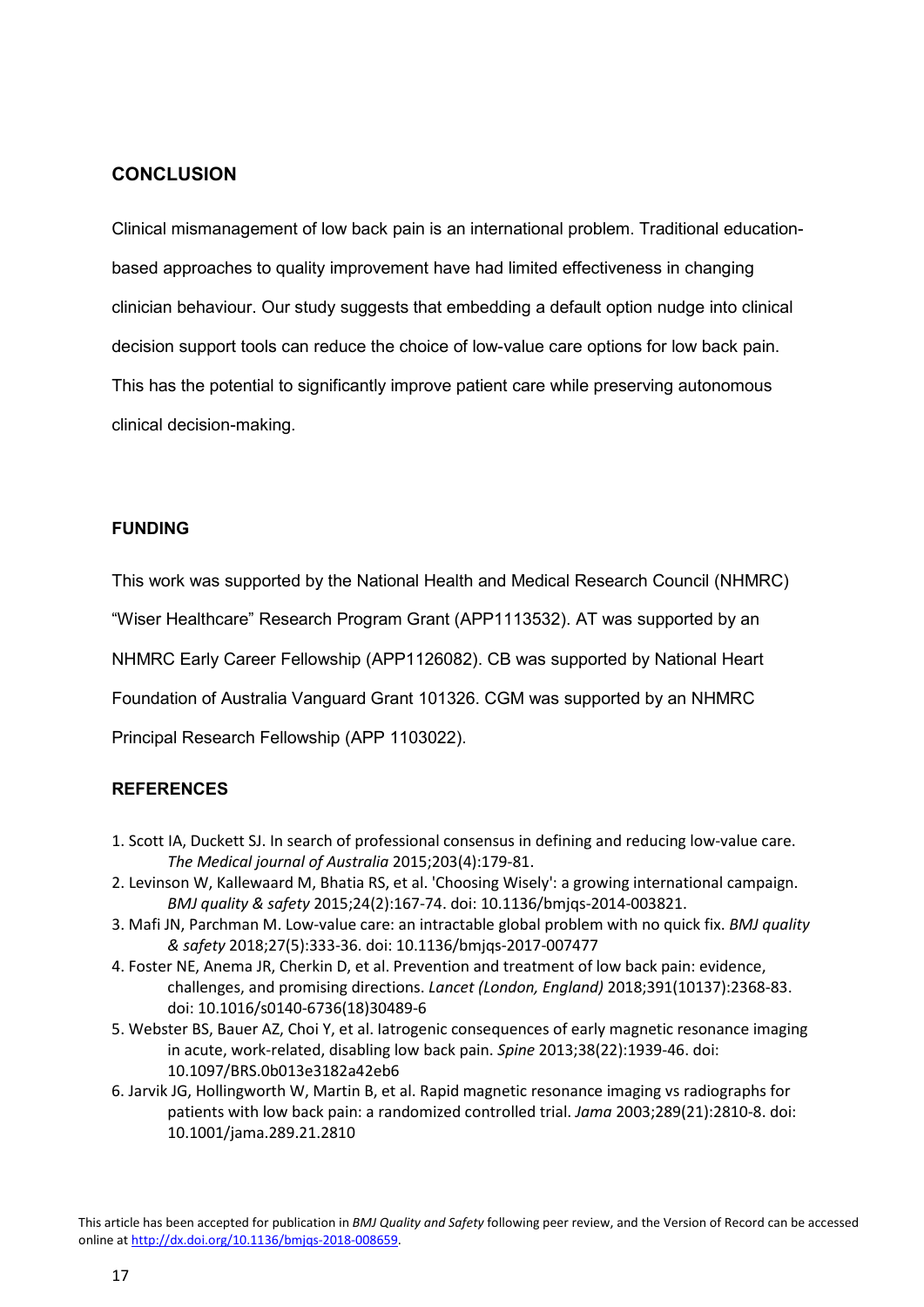- 7. Williams CM, Maher CG, Hancock MJ, et al. Low back pain and best practice care: A survey of general practice physicians. *Archives of internal medicine* 2010;170(3):271-7. doi: 10.1001/archinternmed.2009.507
- 8. Mathieson S, Valenti L, Maher CG, et al. Worsening trends in analgesics recommended for spinal pain in primary care. *European spine journal : official publication of the European Spine Society, the European Spinal Deformity Society, and the European Section of the Cervical Spine Research Society* 2018;27(5):1136-45. doi: 10.1007/s00586-017-5178-4
- 9. Grimshaw J, Eccles M, Tetroe J. Implementing clinical guidelines: current evidence and future implications. *The Journal of continuing education in the health professions* 2004;24 Suppl 1:S31-7. doi: 10.1002/chp.1340240506
- 10. Eccles M, Steen N, Grimshaw J, et al. Effect of audit and feedback, and reminder messages on primary-care radiology referrals: a randomised trial. *Lancet (London, England)* 2001;357(9266):1406-9. doi: 10.1016/s0140-6736(00)04564-5
- 11. Scott IA, Soon J, Elshaug AG, et al. Countering cognitive biases in minimising low value care. *The Medical journal of Australia* 2017;206(9):407-11.
- 12. Tannenbaum D, Doctor JN, Persell SD, et al. Nudging physician prescription decisions by partitioning the order set: results of a vignette-based study. *Journal of general internal medicine* 2015;30(3):298-304. doi: 10.1007/s11606-014-3051-2
- 13. Abadie A, Gay S. The impact of presumed consent legislation on cadaveric organ donation: a cross-country study. *Journal of health economics* 2006;25(4):599-620. doi: 10.1016/j.jhealeco.2006.01.003
- 14. Patel MS, Day SC, Halpern SD, et al. Generic Medication Prescription Rates After Health System-Wide Redesign of Default Options Within the Electronic Health Record. *JAMA internal medicine* 2016;176(6):847-8. doi: 10.1001/jamainternmed.2016.1691
- 15. Patel MS, Day S, Small DS, et al. Using default options within the electronic health record to increase the prescribing of generic-equivalent medications: a quasi-experimental study. *Annals of internal medicine* 2014;161(10 Suppl):S44-52. doi: 10.7326/m13-3001
- 16. Malhotra S, Cheriff AD, Gossey JT, et al. Effects of an e-Prescribing interface redesign on rates of generic drug prescribing: exploiting default options. *Journal of the American Medical Informatics Association : JAMIA* 2016;23(5):891-8. doi: 10.1093/jamia/ocv192
- 17. Munigala S, Jackups RR, Jr., Poirier RF, et al. Impact of order set design on urine culturing practices at an academic medical centre emergency department. *BMJ quality & safety* 2018;27(8):587-92. doi: 10.1136/bmjqs-2017-006899
- 18. Leis B, Frost A, Bryce R, et al. Standard admission order sets promote ordering of unnecessary investigations: a quasi-randomised evaluation in a simulated setting. *BMJ quality & safety* 2017;26(11):938-40. doi: 10.1136/bmjqs-2017-006898 [published Online First: 2017/09/16]
- 19. Patel MS, Volpp KG, Asch DA. Nudge Units to Improve the Delivery of Health Care. *The New England journal of medicine* 2018;378(3):214-16. doi: 10.1056/NEJMp1712984
- 20. Meeker D, Linder JA, Fox CR, et al. Effect of Behavioral Interventions on Inappropriate Antibiotic Prescribing Among Primary Care Practices: A Randomized Clinical Trial. *Jama* 2016;315(6):562-70. doi: 10.1001/jama.2016.0275
- 21. Vaughn VM, Linder JA. Thoughtless design of the electronic health record drives overuse, but purposeful design can nudge improved patient care. *BMJ quality & safety* 2018;27(8):583- 86. doi: 10.1136/bmjqs-2017-007578
- 22. Traeger A, Buchbinder R, Harris I, et al. Diagnosis and management of low-back pain in primary care. *CMAJ : Canadian Medical Association journal = journal de l'Association medicale canadienne* 2017;189(45):E1386-e95. doi: 10.1503/cmaj.170527
- 23. Chou R, Qaseem A, Owens DK, et al. Diagnostic imaging for low back pain: advice for high-value health care from the American College of Physicians. *Annals of internal medicine* 2011;154(3):181-9. doi: 10.7326/0003-4819-154-3-201102010-00008

This article has been accepted for publication in *BMJ Quality and Safety* following peer review, and the Version of Record can be accessed online at [http://dx.doi.org/10.1136/bmjqs-2018-008659.](http://dx.doi.org/10.1136/bmjqs-2018-008659)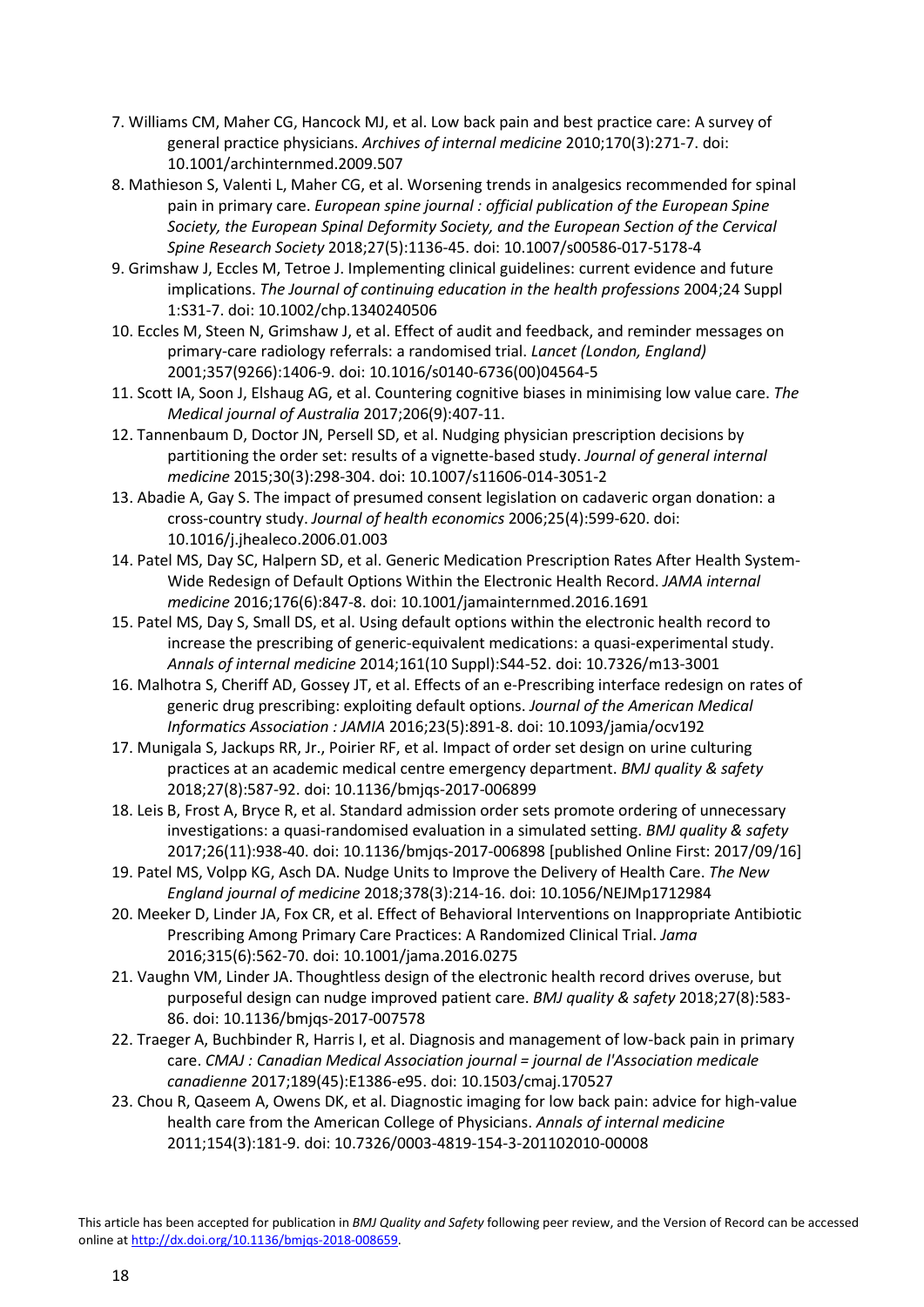- 24. Pennycook G, Cheyne JA, Koehler DJ, et al. Is the cognitive reflection test a measure of both reflection and intuition? *Behavior research methods* 2016;48(1):341-8. doi: 10.3758/s13428- 015-0576-1
- 25. Frederick S. Cognitive reflection and decision making. *Journal of Economic perspectives* 2005;19(4):25-42.
- 26. Lee EW, Dubin N. Estimation and sample size considerations for clustered binary responses. *Statistics in medicine* 1994;13(12):1241-52. [published Online First: 1994/06/30]
- 27. Mid North Coast and Northern NSW Local Health District. Health Pathways Mid and North Coast of NSW 2018 [Available from[: https://manc.healthpathways.org.au/index.htm](https://manc.healthpathways.org.au/index.htm) accessed 28 July 2018 2018.
- 28. Jiwa M, Gordon M, Arnet H, et al. Referring patients to specialists: a structured vignette survey of Australian and British GPs. *BMC family practice* 2008;9:2. doi: 10.1186/1471-2296-9-2
- 29. Peabody JW, Luck J, Glassman P, et al. Comparison of vignettes, standardized patients, and chart abstraction: a prospective validation study of 3 methods for measuring quality. *Jama* 2000;283(13):1715-22.
- 30. Britt H MG, Bayram C, Henderson J, Valenti L, Harrison C, Pan Y, Charles J, Pollack AJ, Chambers T, Gordon J, Wong C. A decade of Australian general practice activity 2006–07 to 2015–16. General practice series no. 41. Sydney: Sydney University Press. 2016.
- 31. Mongin P, Cozic M. Rethinking nudge: not one but three concepts. *Behavioural Public Policy* 2018;2(1):107-24.
- 32. Hertwig R. When to consider boosting: some rules for policy-makers. *Behavioural Public Policy* 2017;1(2):143-61.